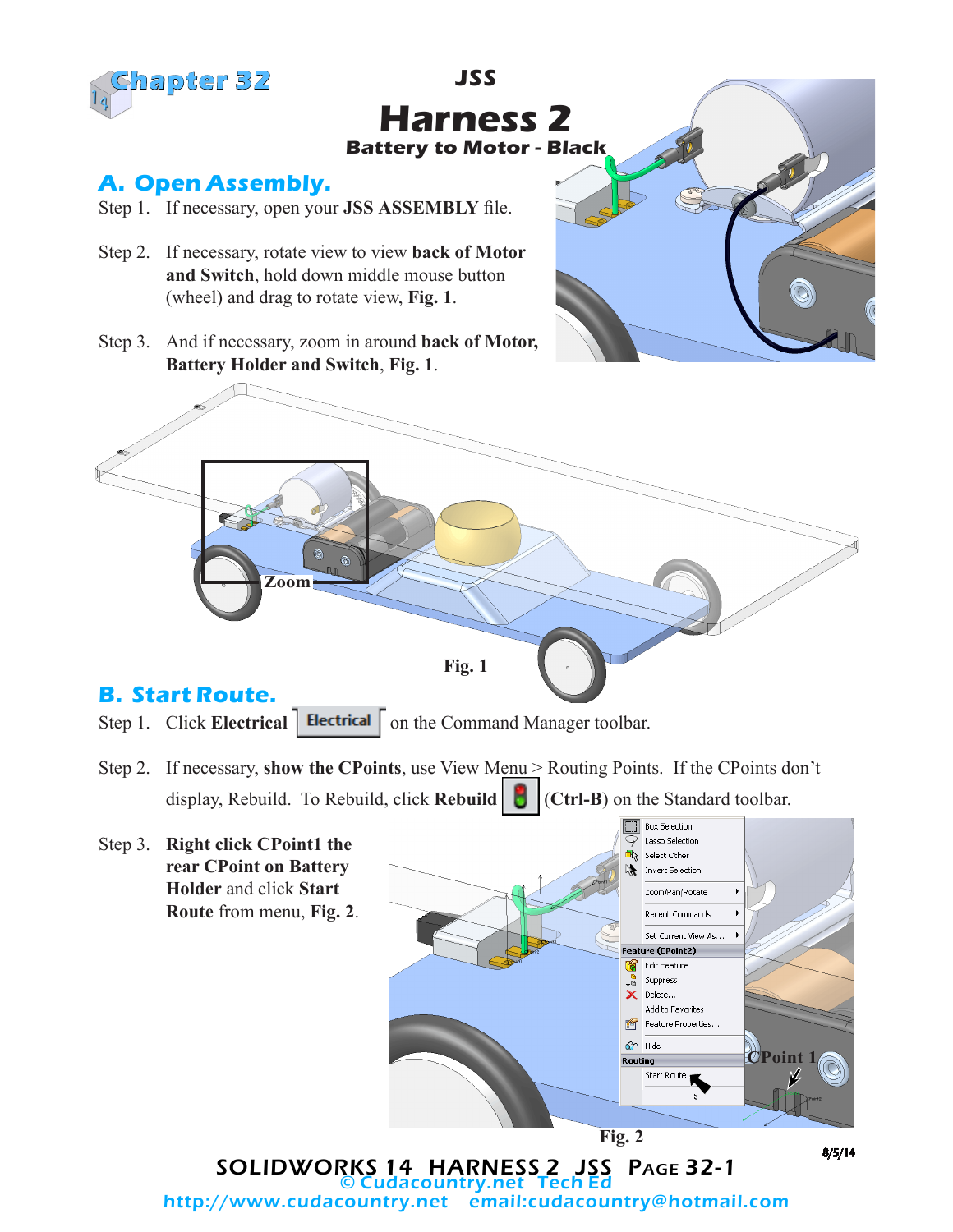- Step 4. Click OK  $\blacktriangleright$  in the Route Properties Property Manager, **Fig. 3**.
- Step 5. Click the **Design Library** in the Task Pane select **My Electrical Routing**  $\mathbf{F}$ , Fig. 4.
- Step 6. In the lower pane, click the **TERMINAL-26-22**, **Fig. 4**.
- Step 7. Drag **TERMINAL-26-22** towards front or right terminal on Motor. Move the tip of your cursor to the edge of Motor terminal, **Fig. 5**. When the **TERMINAL-26-22** snaps into place, release the component.
- Step 8. Click **CPoint1 the bottom CPoint on Terminal-26-22** and **CPoint1 on Battery Holder**, **Fig. 6**.
- Step 9. Click **No** to multipin connectors message.
- Step 10. Click OK in the Auto Route Property Manager, **Fig. 7** and **Fig. 8**.
- Step 11. **Stay in the 3D Sketch** for Editing Wires.



**Route Properties** 



**Fig. 7**



SOLIDWORKS 14 HARNESS 2 JSS Page 32-2

 $\blacksquare$  Flip through dip

**Fig. 4**

**Design Library** 

**EN SolidWorks Content** design library

Toolbox

SINGLE

My Electrical Routing

团

M) 腳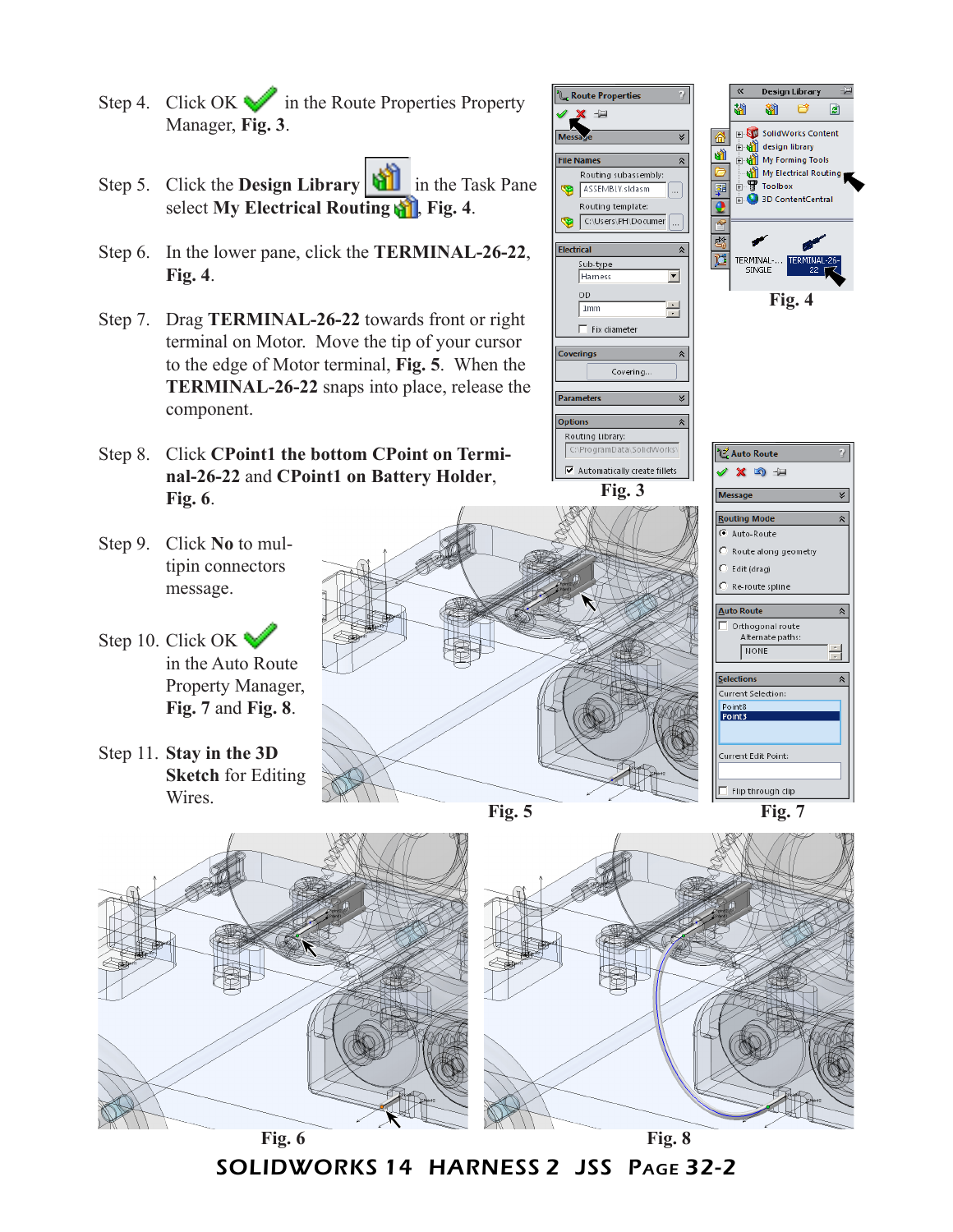## **C. Edit Wires.**



箞

Step 2. In the Edit Wire Property Manager set: under Wire From-To List, **Fig. 9** click **Add Wire**



**Electrical Library** 

Library File:

Select Wires

black<br>black<br>blue

green<br>Optical Fibre purple<br>red

Description: 20g red, Part Number: 9984

lct.

- Step 3. In the Electrical Library dialog box, under Select Wires, **Fig. 10** click **black** click **Add** button click OK.
- Step 4. Back in the Edit Wire Property Manager set: under Wire From-To List, **Fig. 11** click **Select Path** button click **spline in 3D sketch**, **Fig. 12**

click OK  $\blacktriangledown$ , Fig. 13 click OK , **Fig. 14** 

- Step 5. Click **Exit 3D Sketch** in top right corner of graphics area.
- Step 6. Click **Exit Edit Component** in top right corner of graphics area.





C:\Users\PH\Documents\Tech Ed 14-15\My Electric. ...

Add

Delete

Selected Wires

**Fig. 11**

 $R$ e-Route Wire(s)



 $\overline{\mathbf{x}}$ 

SOLIDWORKS 14 HARNESS 2 JSS Page 32-3